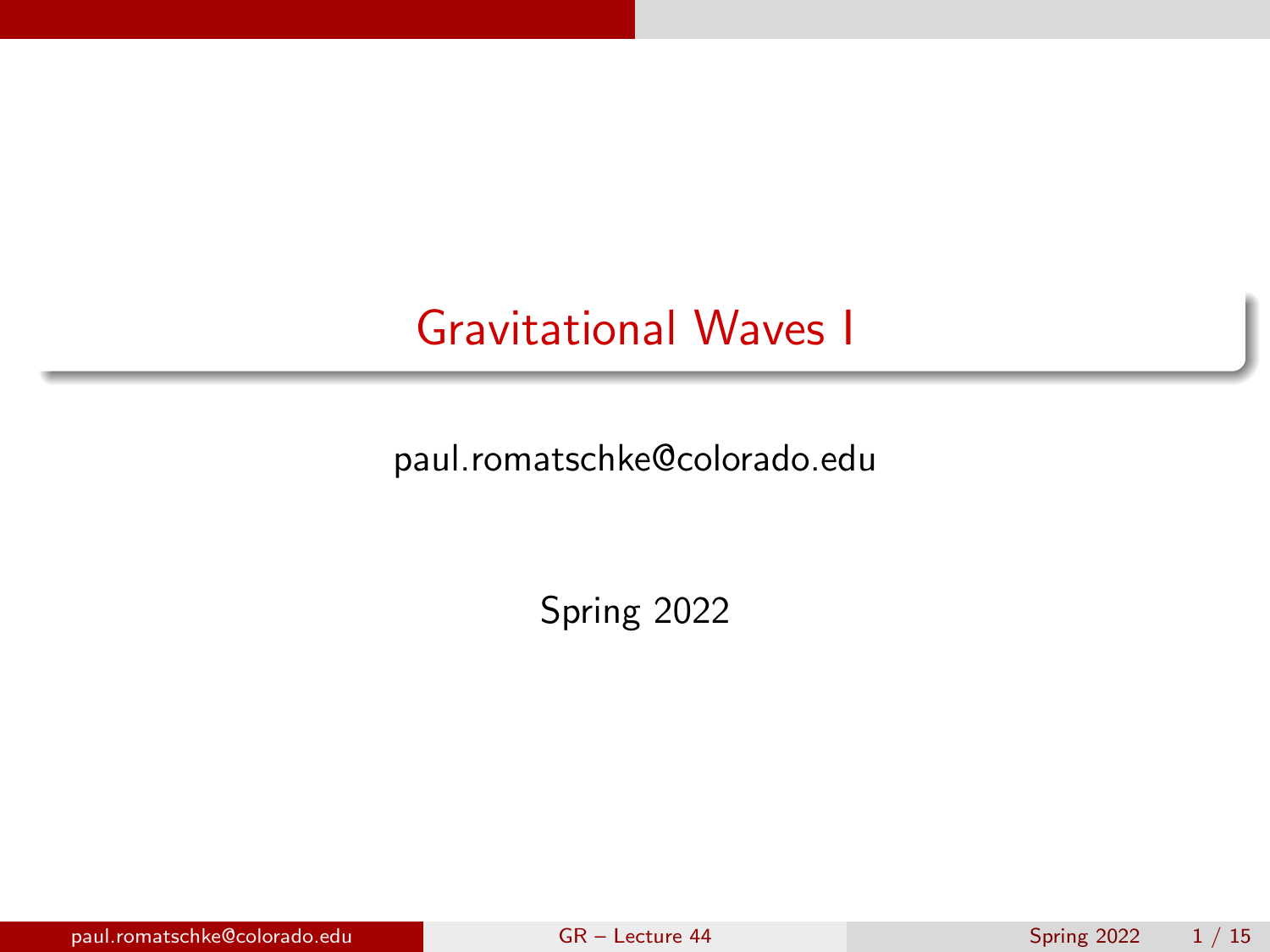- Recall that in lecture 20 & 21 we discussed the weak-field limit of gravity
- In those lectures, we used the weak-field limit to fix the constants in the Einstein equations
- **•** In this lecture, we discuss the weak-field limit of the Einstein equations and will find they correspond to a wave equation for the metric field  $g_{\mu\nu}$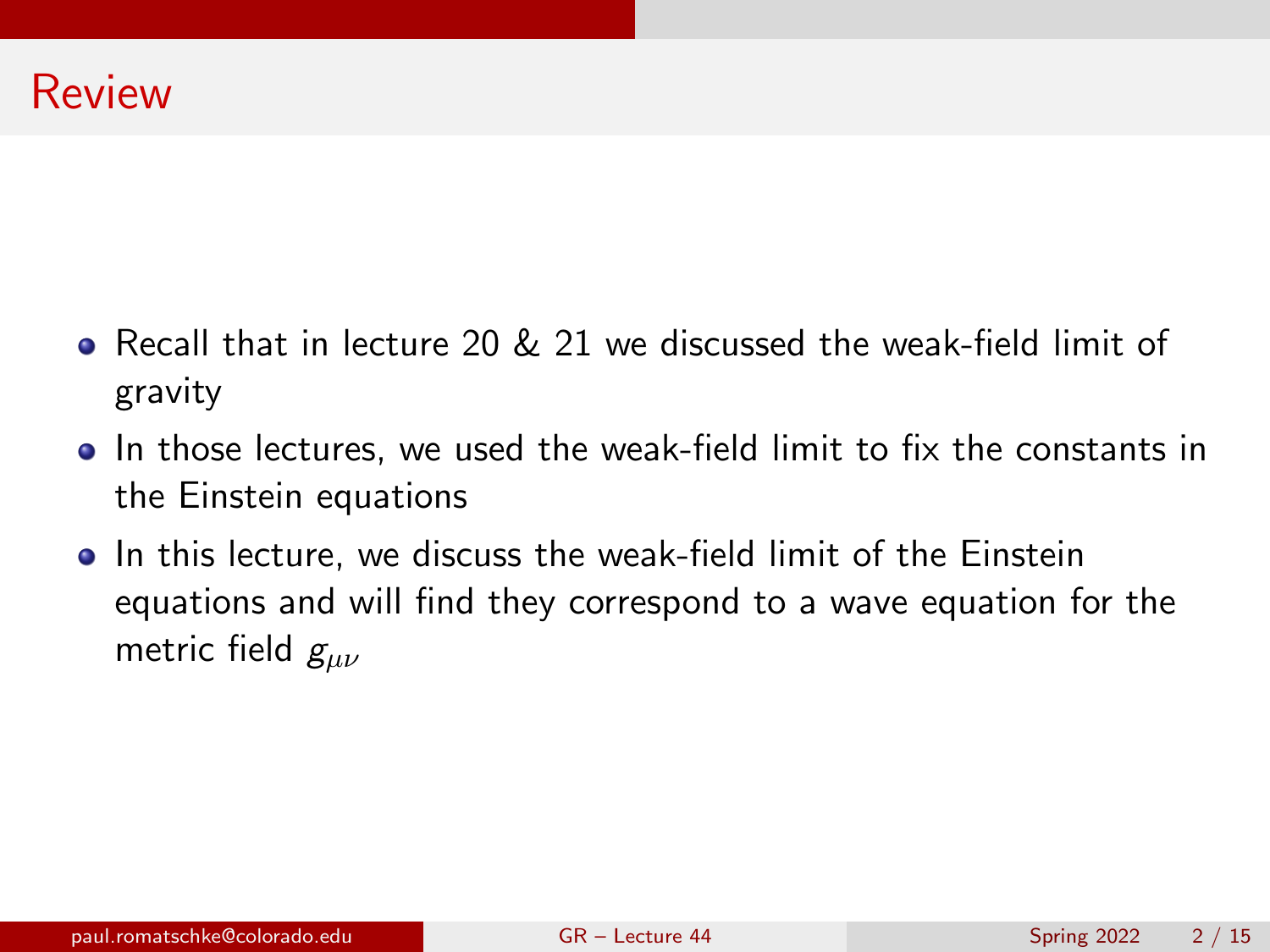## Weak field limit of Einstein Equations

Consider the Einstein Equations in vacuum w/o cosmological constant:

<span id="page-2-0"></span>
$$
R_{\mu\nu} - \frac{1}{2}g_{\mu\nu}R = 0 \tag{44.1}
$$

• Now consider the weak field limit

$$
g_{\mu\nu}(t,\vec{x}) = \eta_{\mu\nu} + h_{\mu\nu}(t,\vec{x}), \qquad (44.2)
$$

with  $\eta_{\mu\nu} = \text{diag}(-1, 1, 1, 1)$  and  $|h_{\mu\nu}| \ll 1$ 

• Using symbolic manipulation software, [\(44.1\)](#page-2-0) for  $|h_{\mu\nu}| \ll 1$  becomes

<span id="page-2-1"></span>
$$
\partial_{\sigma}\partial_{\nu}h^{\sigma}_{\mu} + \partial_{\sigma}\partial_{\mu}h^{\sigma}_{\nu} - \Box h_{\mu\nu} - \partial_{\sigma}\partial^{\sigma}h_{\mu\nu} - \eta_{\mu\nu}\partial_{\sigma}\partial_{\lambda}h^{\sigma\lambda} + \eta_{\mu\nu}\Box h = 0
$$
\n(44.3)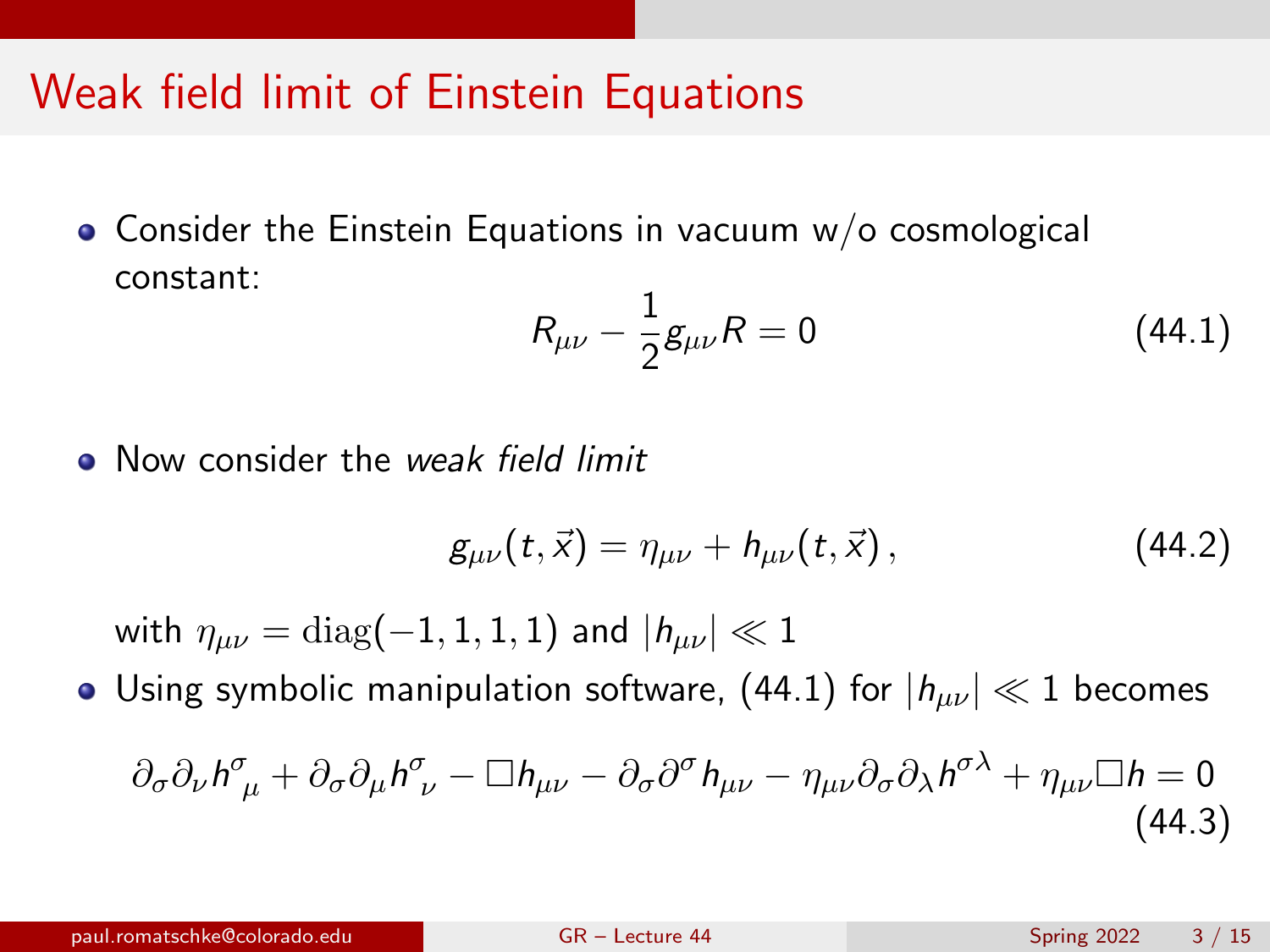# Weak field limit of Einstein Equations

- Linearizing the non-linear Einstein equations gives a second-order PDE for the metric field
- It is a wave equation for the metric field!
- $\bullet$  However, [\(44.3\)](#page-2-1) still looks complicated as a wave equation this is because we have not used our diffeomorphism freedom yet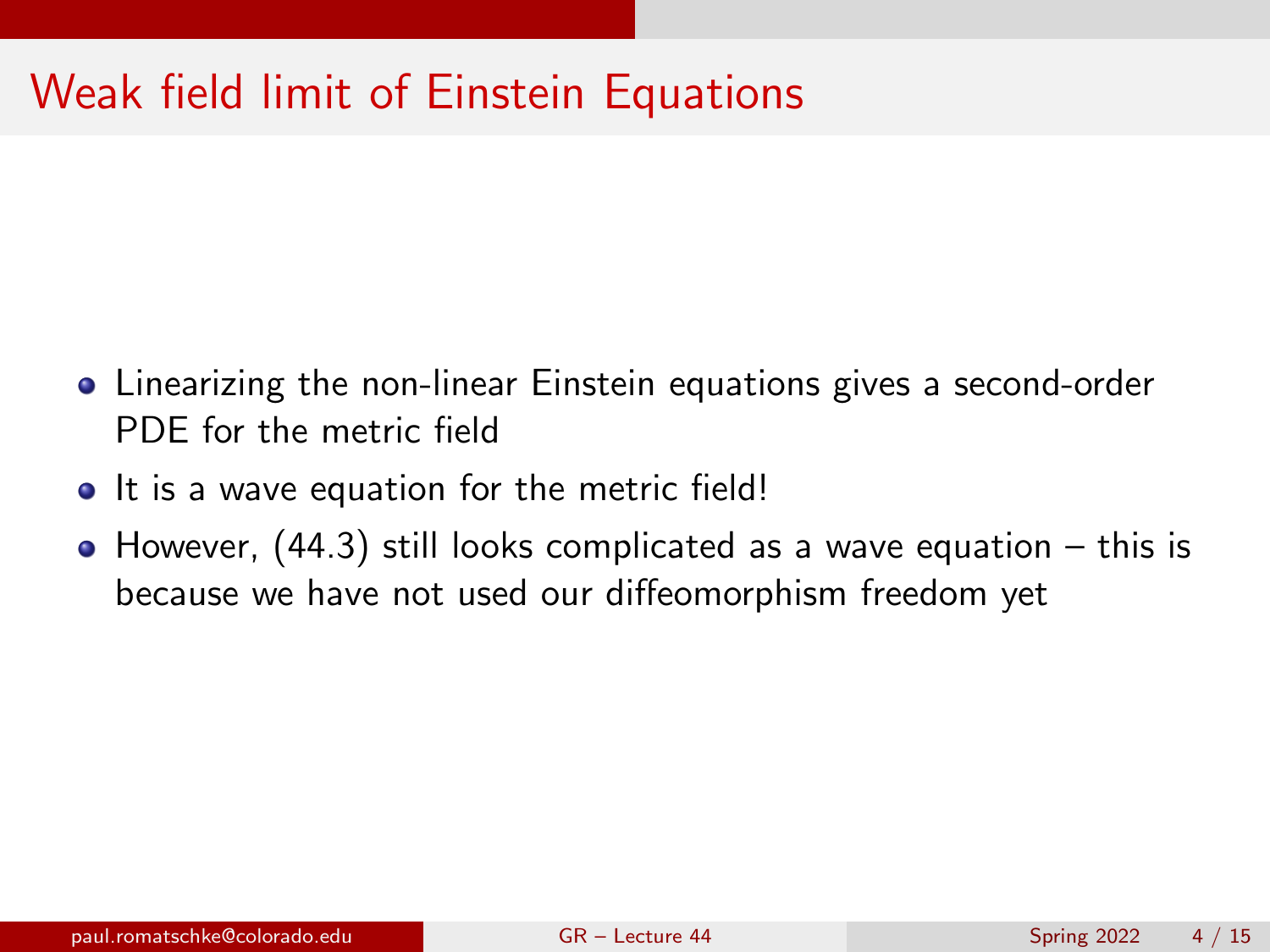#### Wave equations and Gauge Fixing

Consider electromagnetism in vacuum, for which Maxwell's equations are given by

$$
0 = \partial_{\mu} F^{\mu\nu} = \Box A^{\nu} - \partial_{\mu} \partial^{\nu} A^{\mu} \tag{44.4}
$$

(as always, note that  $\square \equiv \partial_\mu \partial^\mu)$ 

We know that the the field strength tensor  $F^{\mu\nu} = \partial^\mu A^\nu - \partial^\nu A^\mu$  is invariant under gauge transformations

$$
A^{\mu} \to \tilde{A}^{\mu} = A^{\mu} + \partial^{\mu} \Lambda, \qquad (44.5)
$$

with Λ an arbitrary function of coordinates

 $\bullet$  We can use this freedom to *fix a gauge*, e.g. demand that a condition such that  $\partial_\mu {\cal A}^\mu =0$  holds. The gauge-fixed Maxwell equations then become

$$
\Box A^{\nu} = 0. \tag{44.6}
$$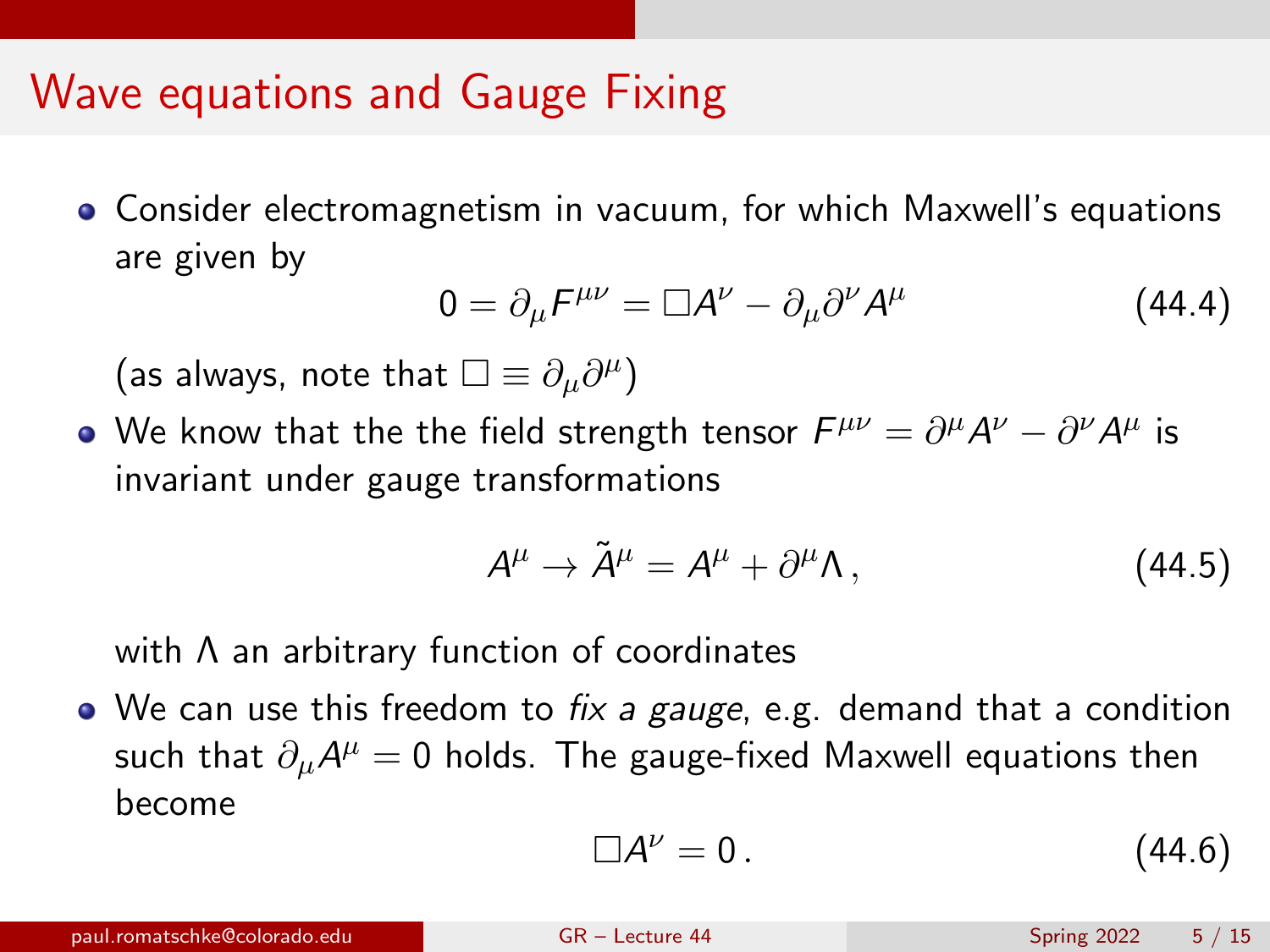### Fixing the Gauge in Gravity

- **•** For gravity, we don't have gauge invariance, but we have invariance under general coordinate transformations, which in many respects is very similar to gauge invariance
- So let's try to use our freedom to change coordinates to "fix the gauge" in the linearized Einstein Equations [\(44.3\)](#page-2-1)
- In electromagnetism, we could fix a gauge such as  $\partial_{\mu}A^{\mu} =$  something.
- Now for gravity let's also try  $\partial_{\mu}g^{\mu\nu} =$  something:

$$
\partial_{\mu}h^{\mu\nu} = \frac{1}{2}\partial^{\nu}h, \quad h \equiv h^{\mu}_{\mu} = \eta^{\mu\nu}h_{\mu\nu}.
$$
 (44.7)

• In this gauge

$$
R_{\mu\nu} - \frac{1}{2} R g_{\mu\nu} = -\frac{1}{2} \Box \left( h_{\mu\nu} - \frac{1}{2} \eta_{\mu\nu} h \right) . \tag{44.8}
$$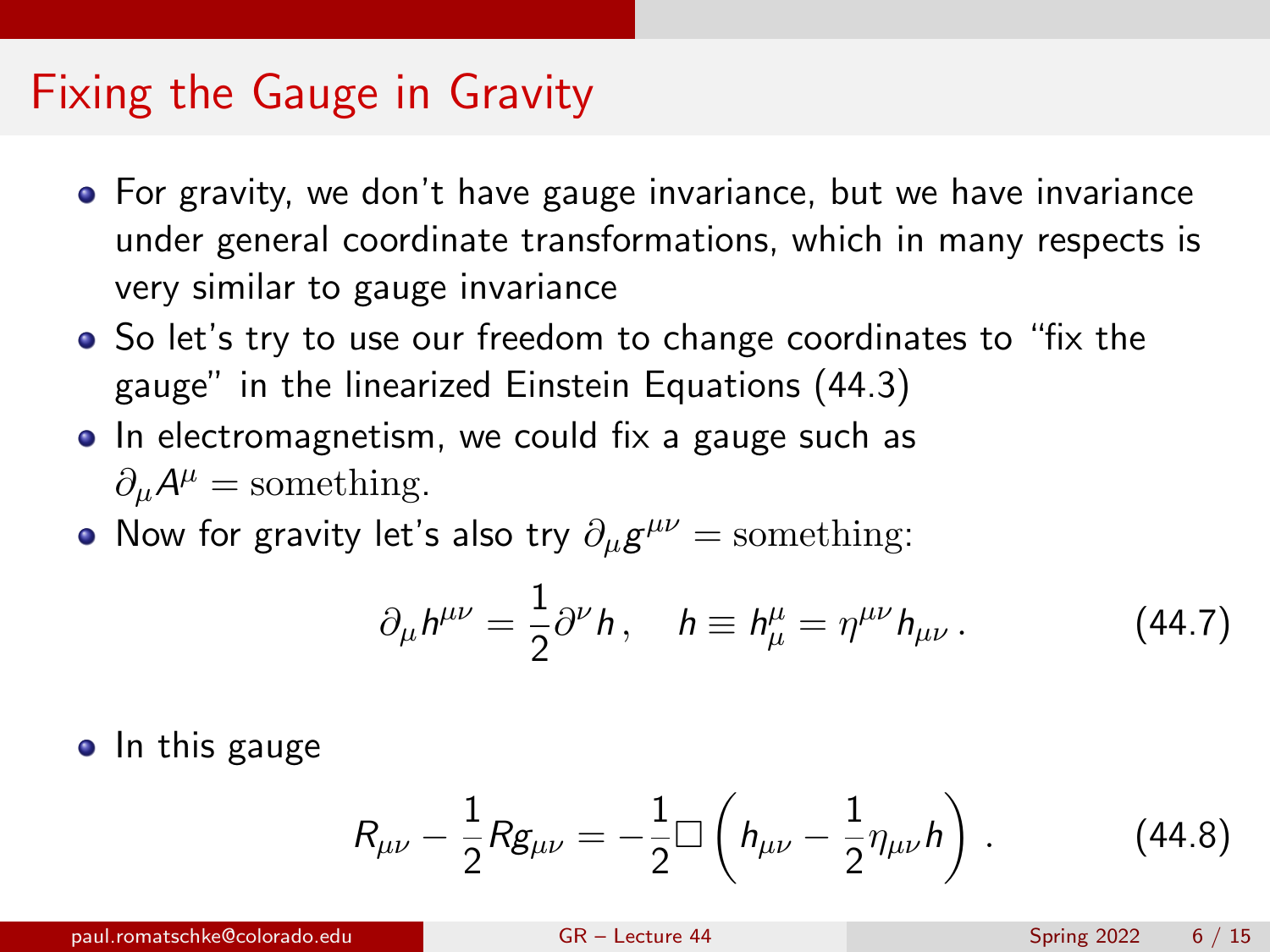## Gauge-Fixed Wave equation

• We can further simplify this by defining

$$
\overline{h}_{\mu\nu} = h_{\mu\nu} - \frac{1}{2} \eta_{\mu\nu} h \tag{44.9}
$$

• In terms of the metric fluctuations  $\overline{h}_{\mu\nu}$  then, the Einstein equations in vacuum become

<span id="page-6-0"></span>
$$
\Box \overline{h}_{\mu\nu} = 0. \tag{44.10}
$$

- We now have a wave equation for the gravitational field!
- We call the solution to this equation a gravitational wave (GW).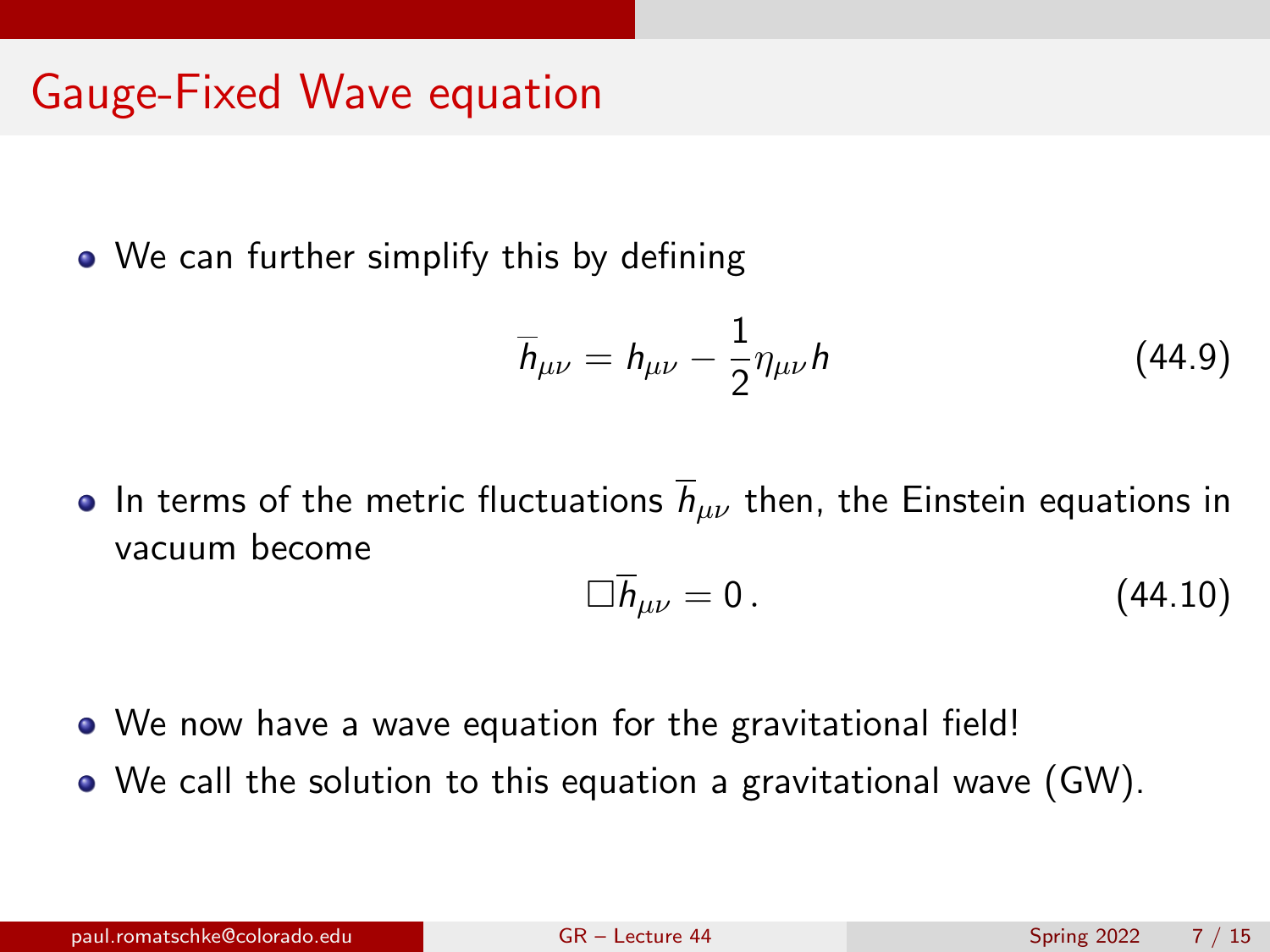## Speed of Propagation for Gravitational Waves

- Now that we have a wave-equation for the gravitational field, let us calculate the propagation speed for gravitational waves
- $\bullet$  To do this, we must calculate the group velocity  $v_{\rm g}$  for gravitational waves, which is defined from the dispersion relation

$$
v_g = \frac{d\omega(k)}{dk},\qquad(44.11)
$$

where  $\omega$  is the frequency and k is the wave-number of the GW

• We can find the so-called *dispersion relation*  $\omega(k)$  from Fourier-transforming the wave-equation:

$$
\overline{h}_{\mu\nu}(t,\vec{x}) = e^{ik^{\mu}x_{\mu}}\tilde{h}_{\mu\nu}(k), \quad k^{\mu} = (\omega,\vec{k})
$$
 (44.12)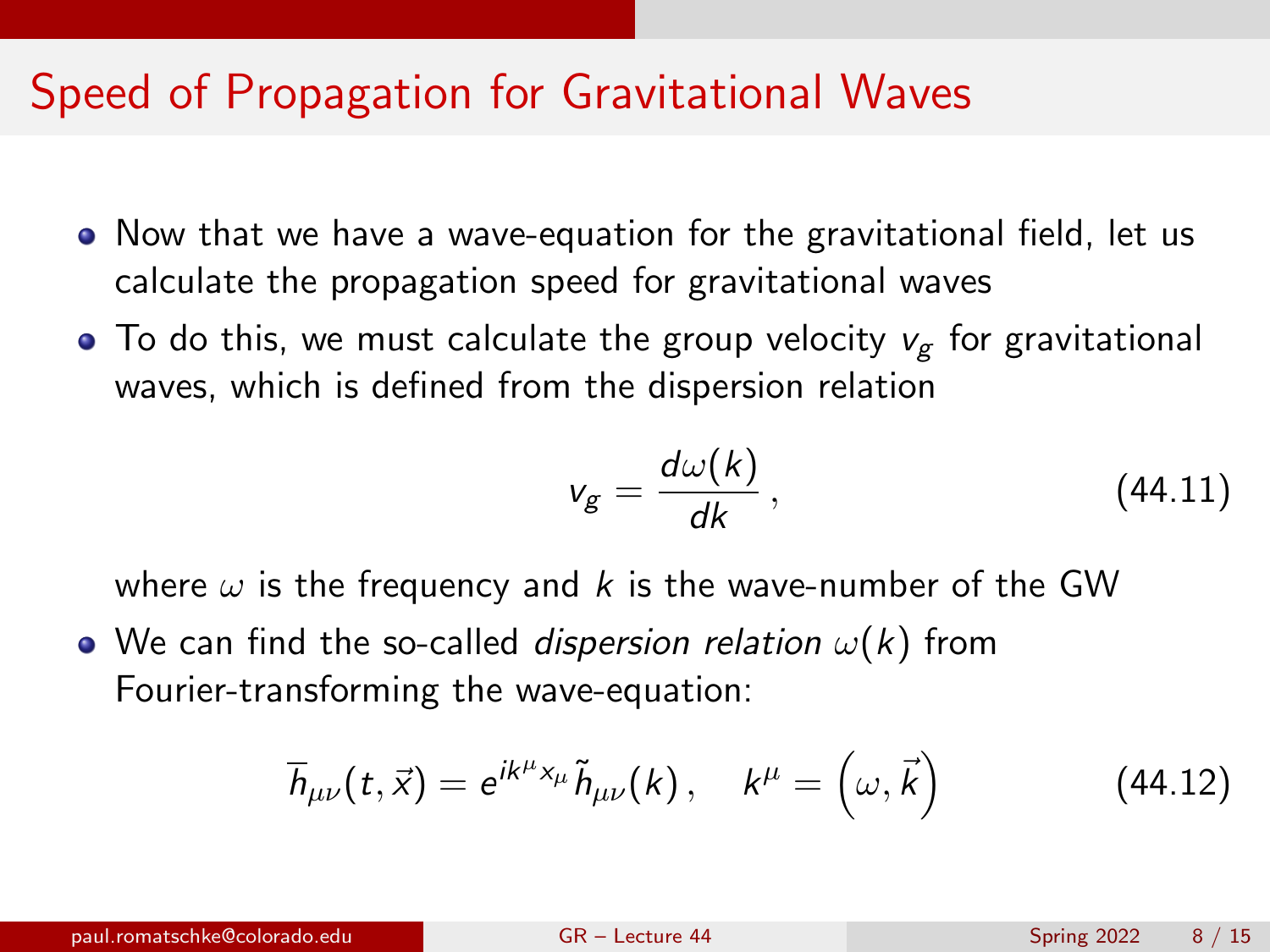### GW dispersion relation

Plugging this into the wave-equation in vacuum [\(44.10\)](#page-6-0), one finds that the wave-equation is solved by

$$
\omega^2 = \mathbf{k}^2. \tag{44.13}
$$

- **•** This is the dispersion relation for GW in vacuum
- From the dispersion relation, we easily calculate the group velocity for GW in vacuum:

$$
v_g = \frac{d\omega}{dk} = 1\tag{44.14}
$$

(A similar calculation shows that the phase velocity  $\frac{\omega}{k} = 1$ .)

We find that in vacuum, gravitational waves propagate exactly with the speed of light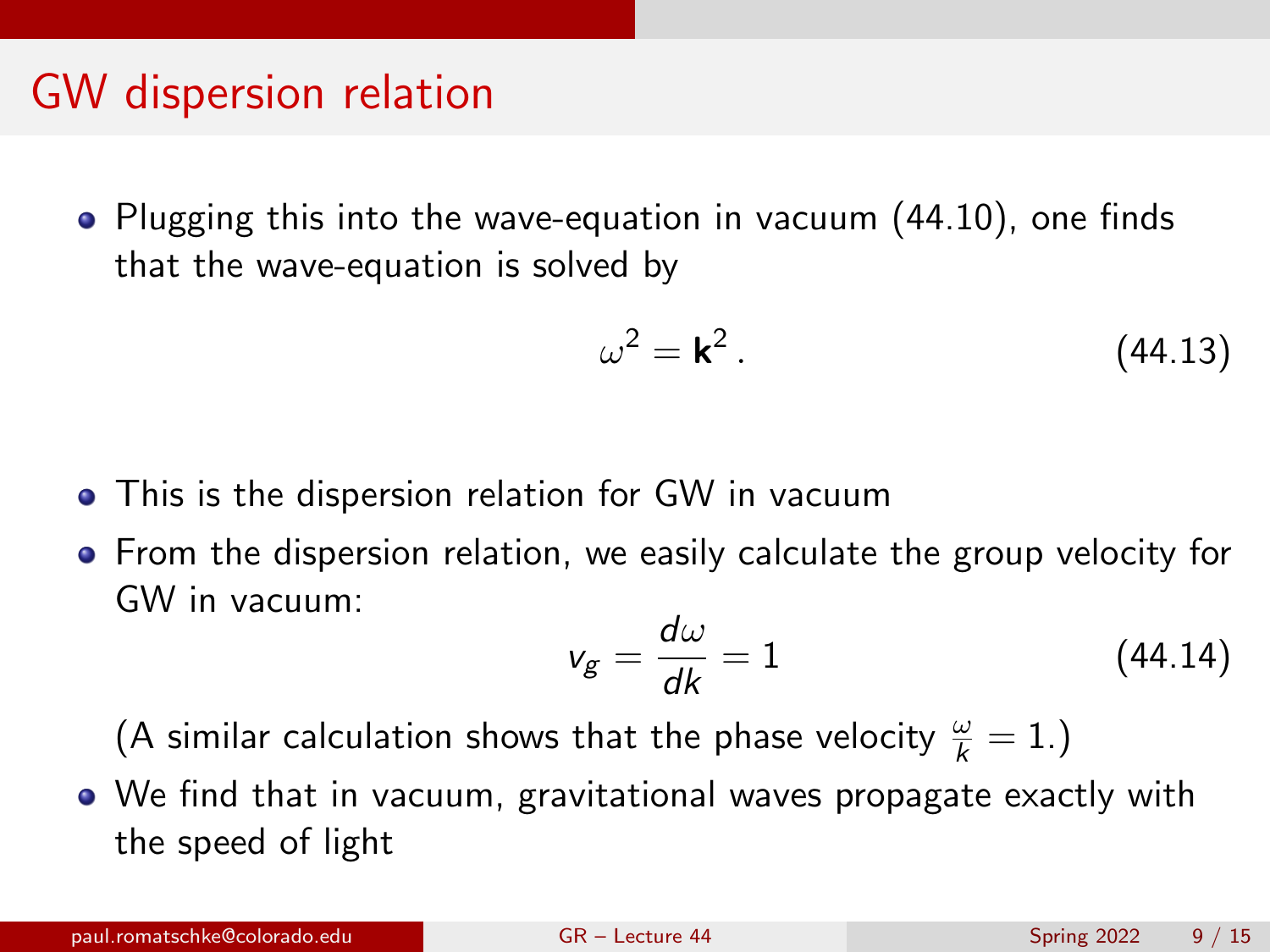### Fixing residual gauge freedom

- Picking a gauge condition does not fix the gauge completely. There is a residual gauge freedom left
- Let's take again electrodynamics as an example. Choosing temporal-axial gauge  $\mathcal{A}^{0}=0$ , the Maxwell's equations  $\partial_{\mu}F^{\mu\nu}=0$  for  $\nu = 0$  become

$$
-\partial^0 \partial_i A^i = 0. \qquad (44.15)
$$

This means that in addition to  $A^0=0$ , we have a second condition such as

$$
\partial_i A^i = 0. \tag{44.16}
$$

(This is to be expected: while  $A^{\mu}$  has four components, only two of those are physical, implying that we can impose two conditions on  $A^{\mu}$ ).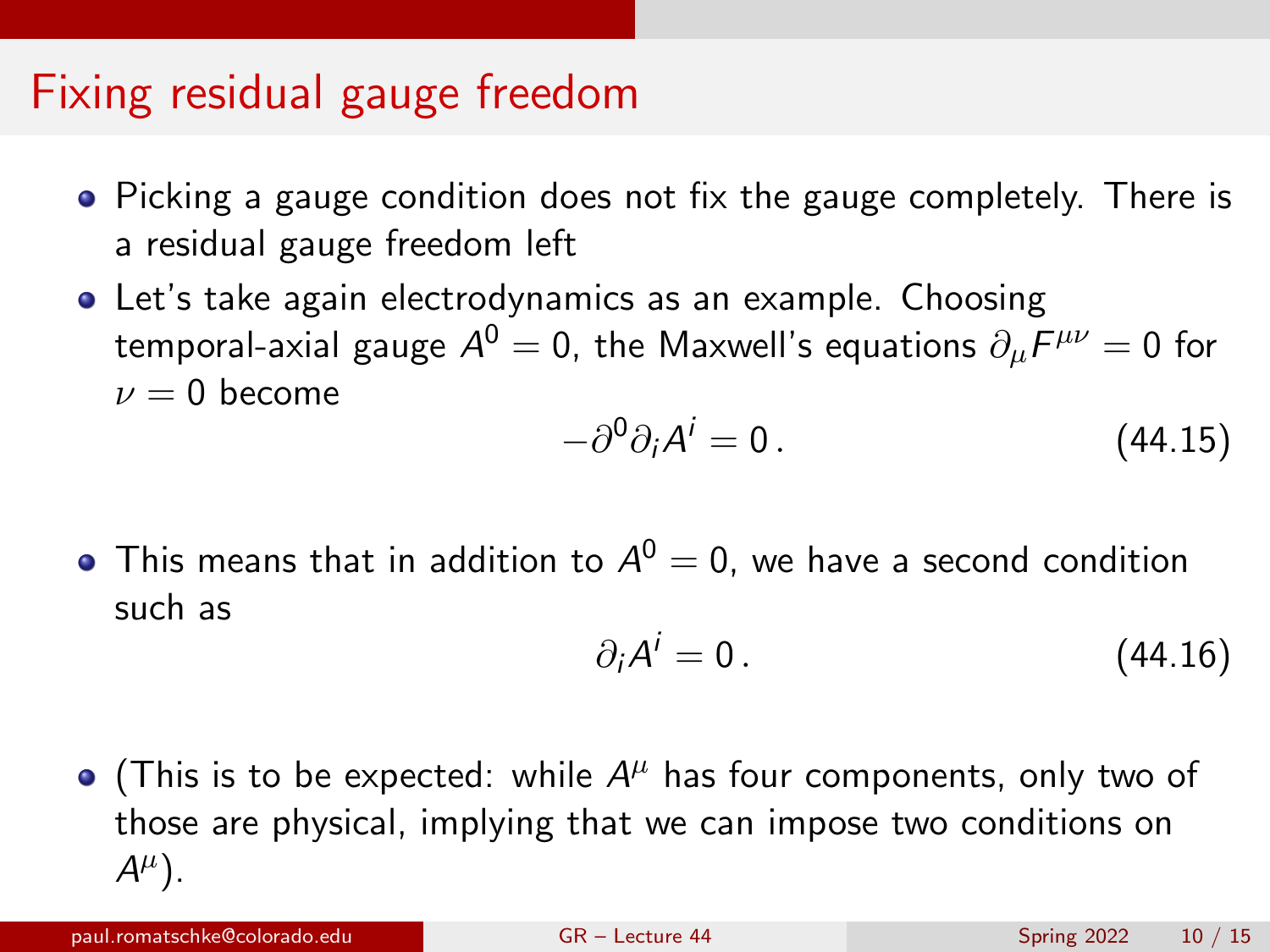• We have chosen the gauge condition

$$
\partial_{\mu}\overline{h}^{\mu\nu} = 0 \tag{44.17}
$$

- By analogy with electromagnetism, we can impose a second condition on the metric fluctuation  $\bar{h}_{\mu\nu}$
- **a** We choose

$$
\bar{h}^{0\nu}=0\,,\tag{44.18}
$$

which implies that only spatial components of  $\bar{h}_{\mu\nu}$  are physical

• In terms of the original fluctuation  $h_{\mu\nu} = g_{\mu\nu} - \eta_{\mu\nu}$  this implies

$$
\partial_{\mu}h^{\mu\nu} = \frac{1}{2}\partial^{\nu}h, \quad h^{0\nu} = \frac{1}{2}\eta^{0\nu}h. \tag{44.19}
$$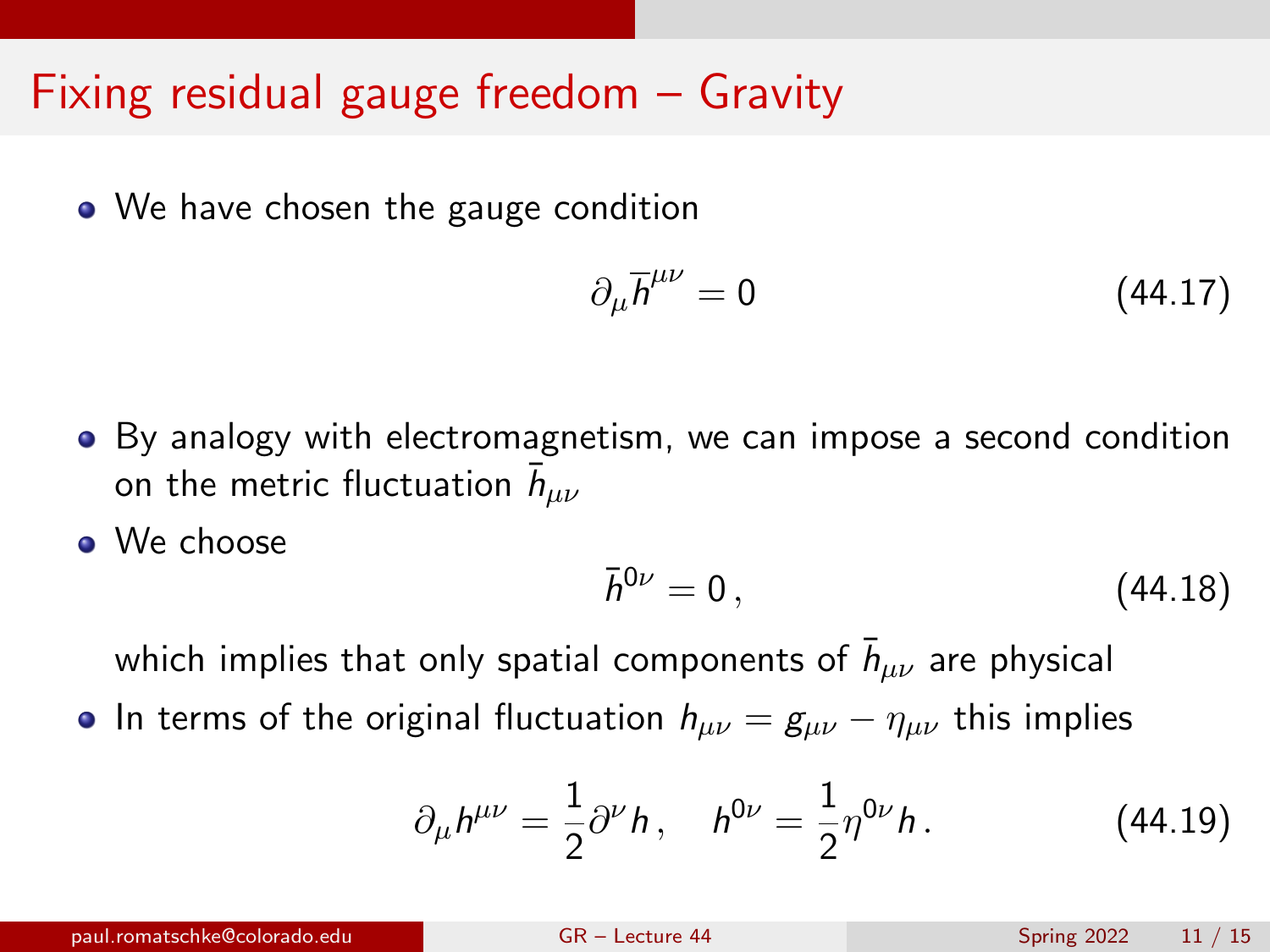Writing out the condition  $h^{0\nu}=\frac{1}{2}$  $\frac{1}{2}\eta^{0\nu}h$  in components gives

$$
h_{00} = -\frac{1}{2}h = -\frac{1}{2}(-h_{00} + h_{11} + h_{22} + h_{33}).
$$
 (44.20)

or  $h_{00} = -(h_{11} + h_{22} + h_{33})$ . This implies  $h = -2h_{00}$ .

In Fourier space, the condition  $\partial_\mu h^{\mu\nu} = \frac{1}{2}$  $\frac{1}{2}\partial^{\nu}h$  for  $\nu=0$  implies

$$
\omega \tilde{h}^{00} = \frac{1}{2} \omega \tilde{h} = -\omega \tilde{h}^{00}, \qquad (44.21)
$$

so that  $h_{00} = 0$ .

• Since then  $h = 0$ , in Fourier space

$$
k_{\mu}\tilde{h}^{\mu\nu}=0\,. \tag{44.22}
$$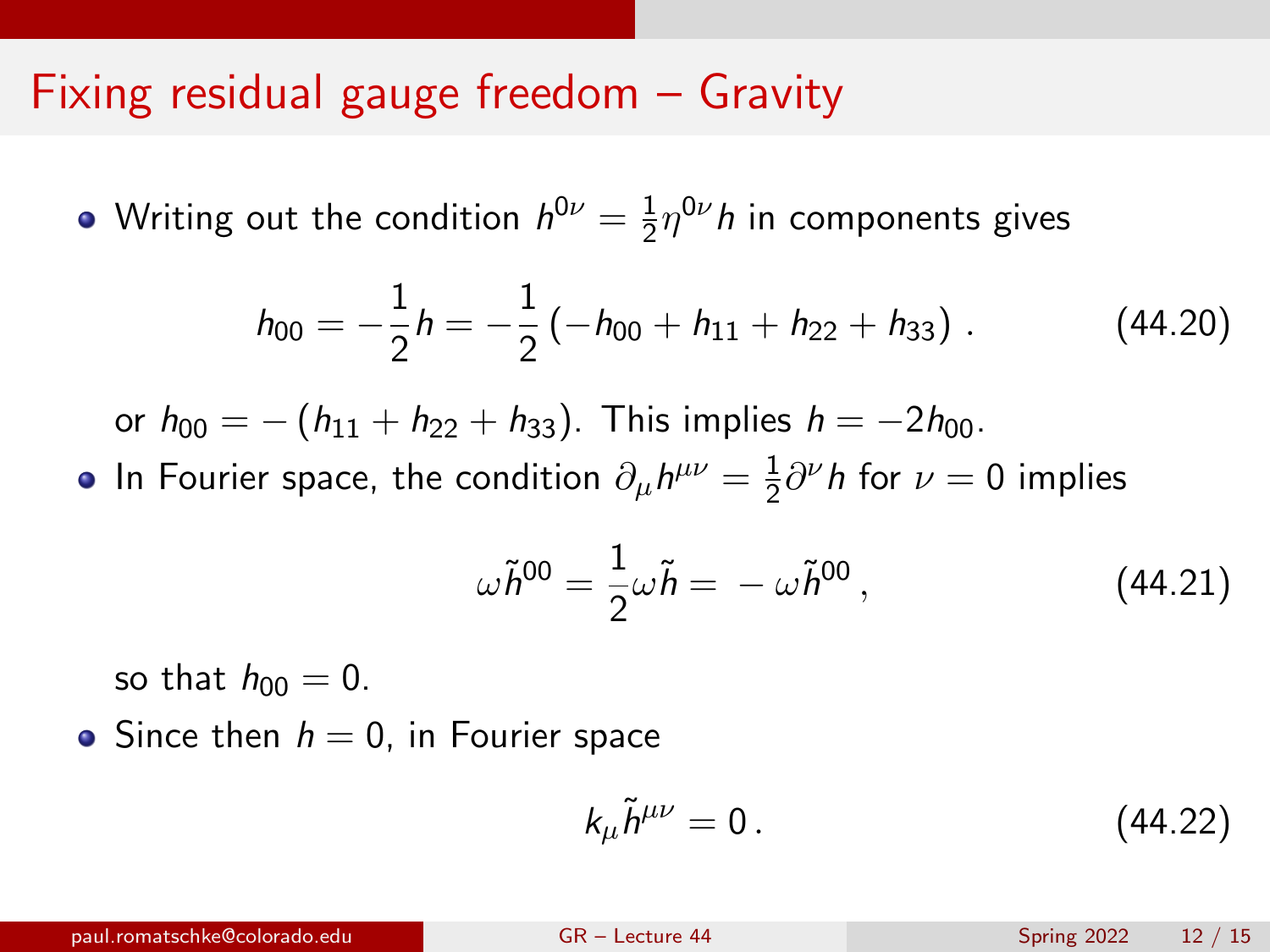- Let us now consider a gravitational wave that travels in a particular direction, say the  $\mathsf{x}^3$  direction. As a consequence, in Fourier space the wave-vector only has non-vanishing components  $k^\mu = (\omega,0,0,k).$
- The condition  $k_{\mu} \tilde{h}^{\mu\nu} = 0$  then implies  $\tilde{h}^{3\nu} = 0$
- This in turn gives

$$
h = 0 = h_{11} + h_{22}, \qquad (44.23)
$$

fixing  $h_{22} = -h_{11}$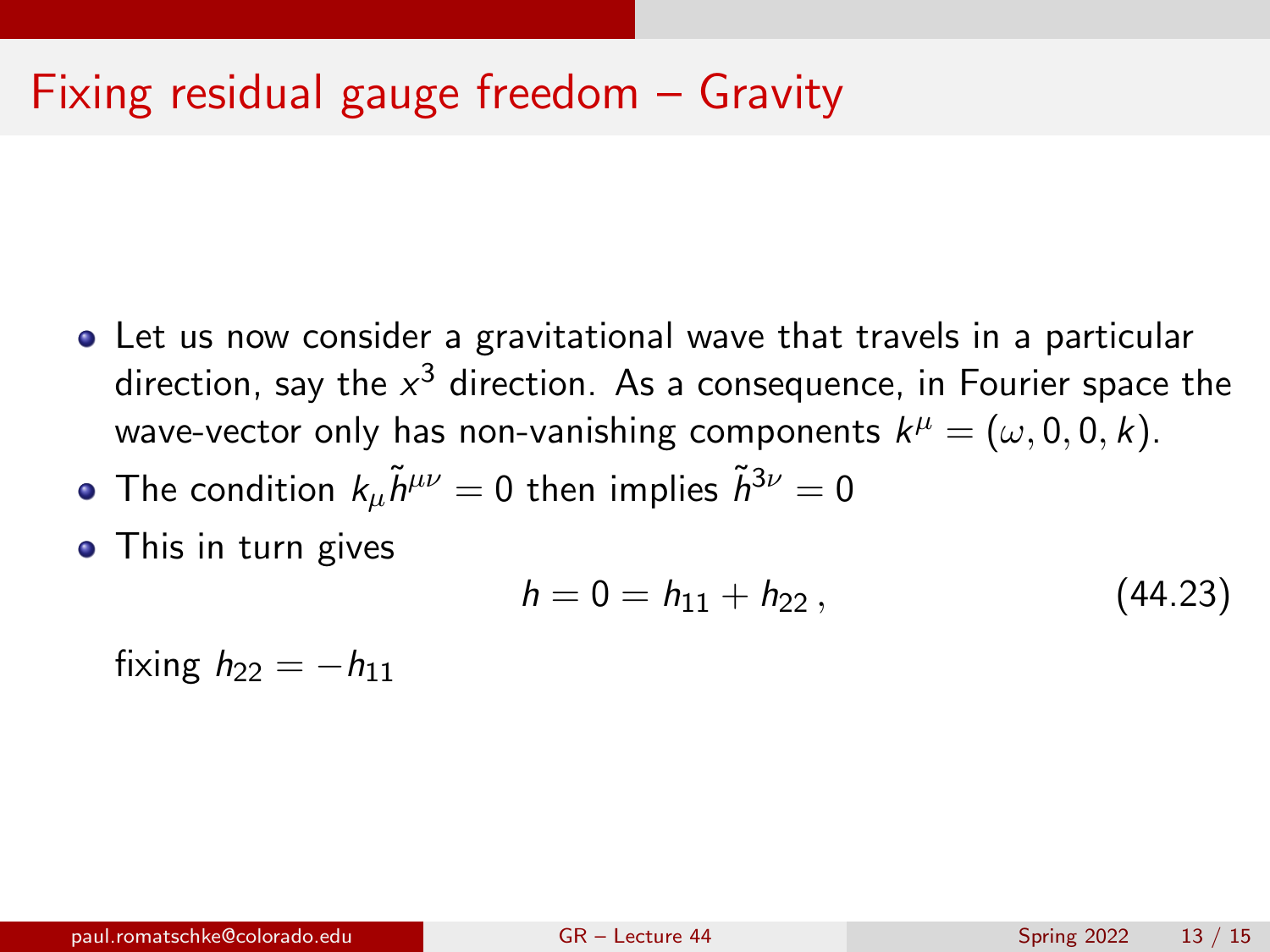- To summarize, for a gravitational wave traveling in the  $x^3$  direction, we have  $h_{0\nu} = 0 = h_{3\nu}$  as well as  $h_{11} = -h_{22}$ . Furthermore,  $h_{\mu\nu} = h_{\nu\mu}$  because the metric is symmetric in the indices.
- As a consequence, after gauge fixing the metric fluctuation  $h_{\mu\nu}$  only has two independent components left:  $h_{12}$  and  $h_{11}$
- Very explicitly, we find

$$
h_{\mu\nu} = \begin{pmatrix} 0 & 0 & 0 & 0 \\ 0 & h_{11} & h_{12} & 0 \\ 0 & h_{12} & -h_{11} & 0 \\ 0 & 0 & 0 & 0 \end{pmatrix}
$$
 (44.24)

The gravitational wave has only two physical degrees of freedom (polarizations)